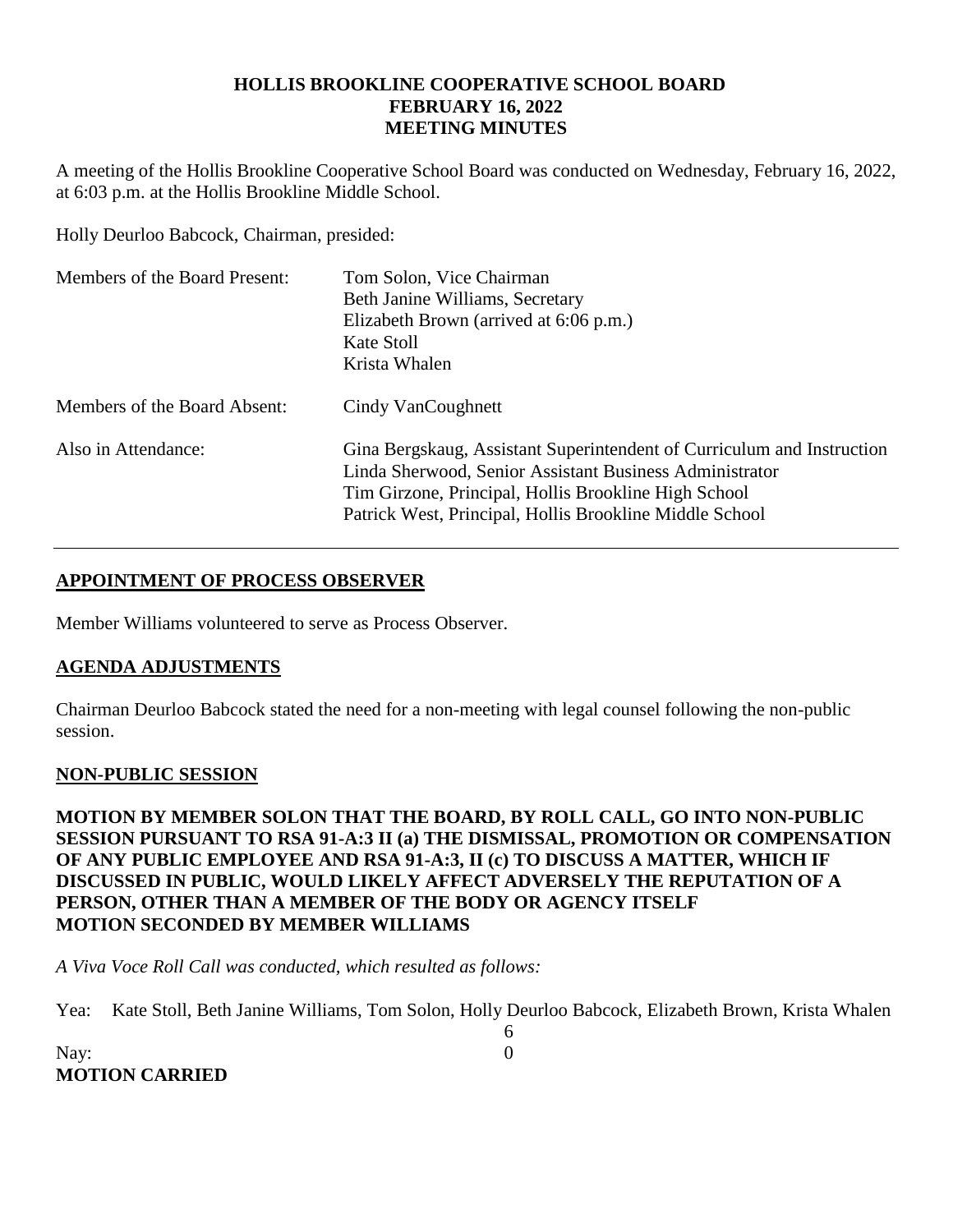#### *The Board went into non-public session at 6:06 p.m. The Board came out of non-public session at 7:06 p.m.*

# **AGENDA ADJUSTMENTS**

Noted was the need for a Board vote following Agenda Adjustments and an additional item under Deliberations to address a request made of the Board.

*There being no objection, the agenda was amended as noted.*

**MOTION BY MEMBER WILLIAMS THAT, ON THE ADVICE OF DISTRICT COUNSEL, THE BOARD DENY MS. WILDER'S REQUEST FOR A HEARING AND DIRECT THE ADMINISTRATION TO WORK WITH DISTRICT COUNSEL TO DRAFT A WRITTEN RESPONSE MOTION SECONDED BY MEMBER BROWN MOTION CARRIED 6-0-0**

### **RECESS**

**MOTION BY MEMBER WILLIAMS TO RECESS UNTIL THE CONCLUSION OF THE PUBLIC HEARING ON THE PETITION WARRANT ARTICLE MOTION SECONDED BY MEMBER STOLL MOTION CARRIED 6-0-0**

*The Board recessed at 7:07 p.m. The Board reconvened at 7:10 p.m.*

## **NOMINATIONS / RESIGNATIONS / CORRESPONDENCE**

Assistant Superintendent Bergskaug informed the Board of the Superintendent's nomination of Yolanda Flamino as the Assistant Principal at the Hollis Brookline High School.

**MOTION BY MEMBER WILLIAMS TO ACCEPT THE SUPERINTENDENT'S NOMINATION OF YOLANDA FLAMINO FOR THE POSITION OF ASSISTANT PRINCIPAL AT THE HOLLIS BROOKLINE HIGH SCHOOL AT A SALARY OF NINETY EIGHT THOUSAND DOLLARS (\$98,000), EFFECTIVE JULY 1, 2022 MOTION SECONDED BY MEMBER SOLON MOTION CARRIED 6-0-0**

Assistant Superintendent Bergskaug informed the Board of a letter received from Heather Hamilton notifying of her intent to take maternity leave. Her anticipated due date is April 23, 2022 and anticipated return date is June 27, 2022.

Assistant Superintendent Bergskaug informed the Board of a letter received from Kimberly Meyer notifying of her resignation from the position of Assistant Principal of Student Services at the Hollis Brookline High School effective June 30, 2022.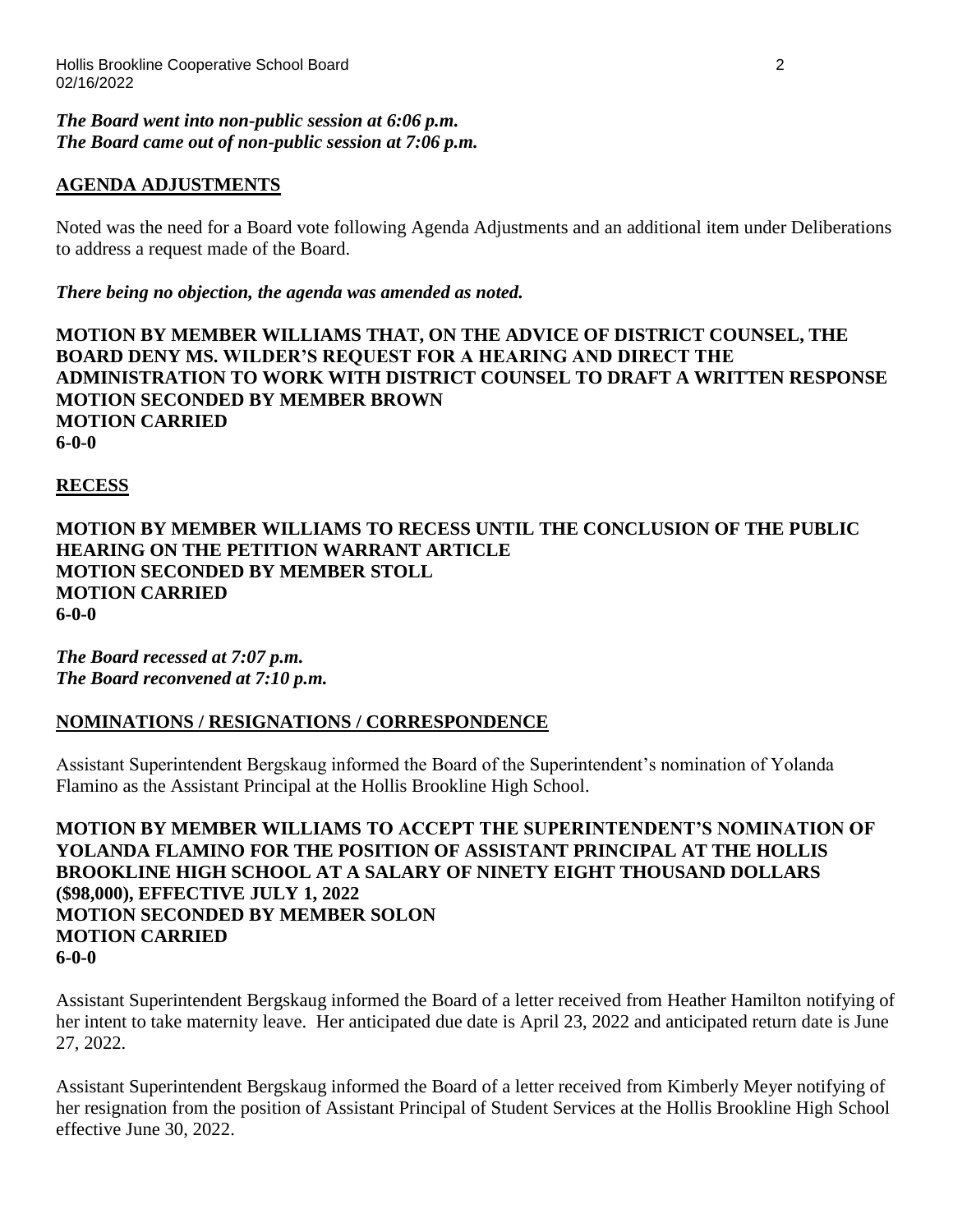### **MOTION BY MEMBER WILLIAMS TO ACCEPT THE RESIGNATION OF KIMBERLY MEYER AS ASSISTANT PRINCIPAL OF STUDENT SERVICES AT THE HOLLIS BROOKLINE HIGH SCHOOL WITH AN EFFECTIVE DATE OF JUNE 30, 2022 MOTION SECONDED BY MEMBER SOLON MOTION CARRIED 6-0-0**

# **APPROVAL OF MINUTES**

Hollis Brookline Cooperative School Board . . . . . . . . . . . . . . . . . . . . . . . . . . . . . . . . . . . . . [January 19, 2022](https://www.sau41.org/docs/district/depts/110/2022-01-19-hbcsb-minutes-draft.pdf?id=2726)

*The following amendments were offered:*

Page 5, Line 5; "Boards" should be singular Page 6, Line 46; replace "started" with "starting" Page 8, Line 36; replace "see" with "seen" Page 12, Line 9; replace "and" with "an" Page 12, Line 24; replace "entirely" with "entirety" Page 17, Line 7; replace "4-0-2" with "4-2-0" Page 19; Line 25; replace "out" with our"

## **MOTION BY MEMBER SOLON TO ACCEPT, AS AMENDED MOTION SECONDED BY MEMBER STOLL MOTION CARRIED 5-0-1** Member Williams Abstained

Hollis Brookline Cooperative School Board – **Non-Public**. . . . . . . . . . . . . . . . . . . . . . . . . [January 19, 2022](https://www.sau41.org/docs/district/depts/110/2022-01-19-hbcsb-non-public-minutes-draft.pdf?id=2712)

### **MOTION BY MEMBER SOLON TO ACCEPT, AS PRESENTED MOTION SECONDED BY MEMBER STOLL MOTION CARRIED 5-0-1** Member Williams Abstained

## **PUBLIC INPUT**

Chairman Deurloo Babcock noted Policy [BEDH,](http://z2policy.ctspublish.com/policy/browse/hollisbrooklineset/hollisbrookline/z20000032/JD_BEDH) which states in part:

"The Board will set aside 15 minutes on the agenda for citizens to address the Board."

"Individual speakers will be allotted 3 minutes per person."

"Consistent with RSA [91-A:](http://www.gencourt.state.nh.us/rsa/html/NHTOC/NHTOC-VI-91-A.htm)3, Policy [BEDB,](http://z2policy.ctspublish.com/policy/) and the laws pertaining to student and family privacy rights, the Board will not place any matter on the public agenda that is to be properly discussed in a non-public session."

"The Board reserves the right to limit public discussion at Board meetings to agenda items only."

"All speakers are to conduct themselves in a civil manner."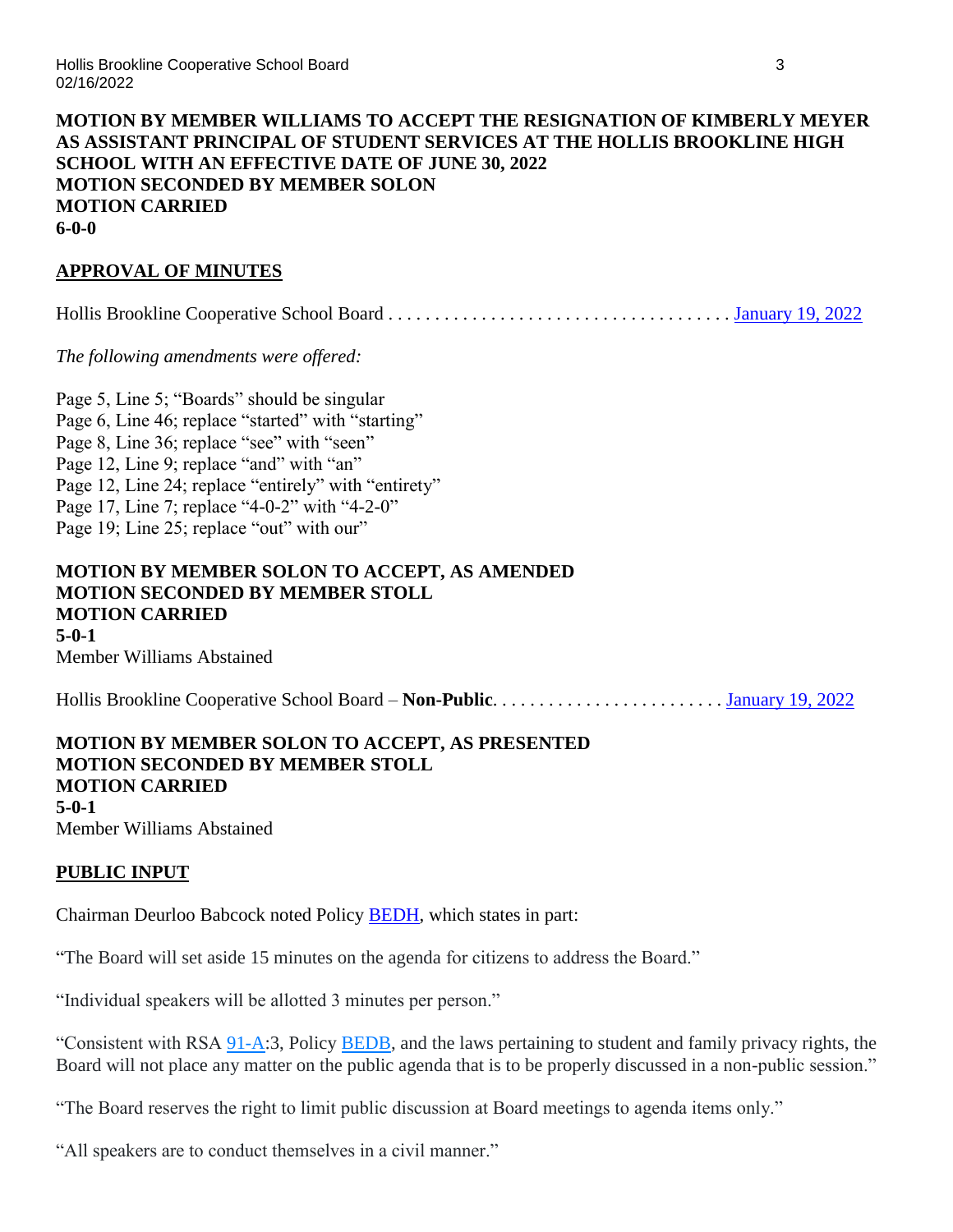"Persons appearing before the Board are reminded that members of the Board are without authority to act independently as individuals in official matters."

# *Chairman Deurloo Babcock opened the floor for public input at 7:15 p.m.*

Jaima Wilder, 48 Pierce Lane, Hollis

Was before the Board to discuss matters of concern relating to last month's meeting. She viewed the presentation on what is occurring in the schools; that we are ¼ or 1/3 behind proficiency. When Assistant Superintendent Bergskaug was asked the reason for that, her response was it had to do with DNA. She found that very disturbing. When she was a sophomore at this high school, she had to read the books A Separate Peace, The Catcher in the Rye, and Lord of the Rings, and had to write a 10-page paper going through the themes and was not permitted to use a "to be" verb.

Her son is a junior in high school, is half-way through his junior year, and she pulled him out of the school system…

Chairman Deurloo Babcock noted the item being discussed was not on the agenda. Ms. Wilder objected and was asked to complete her comments.

Ms. Wilder stated the district was blaming DNA on why the kids are not performing, and it is because of what is being taught to them. Her son has not done an essay as a junior. His English teacher is giving him a paragraph a week to write. They are reading the books in the classrooms. It is the job of the education system to educate these children, and so much time is being spent focusing on their social and emotional training and their mental well-being that they are not being educated. They are two years behind. She is aware the district is receiving a lot of federal funds and right now is \$240,000 over budget. The positions that are being added will not always be supported by that funding.

Either the Board is aware of what is going on in the schools and are okay with it or members have no idea. She has asked to provide this information. If she is denied, as that is what the Board was talking about in nonpublic, she will file a complaint with the Commission for Human Rights and the lawyers at the State. That is her only option. She is testifying at the State level.

## *The public input period was declared closed at 7:19 p.m.*

# **PRINCIPAL AND ATHLETIC REPORTS**

Tim Girzone, Principal, Hollis Brookline High School (HBHS), highlighted items from the report provided as part of the [agenda](https://www.sau41.org/docs/district/depts/110/hb%20coop%20agenda%20packet%202-16-22.pdf?id=2812) packet.

Course registration will wrap up on the  $21<sup>st</sup>$ . The Counseling Department hosted informational sessions for students and parents grades 9-11. The registration process was reviewed with rising 9<sup>th</sup> grade students and parents participated in a zoom informational presentation on course selection.

Three instrumentalists were sent to the New Hampshire Music Educators Association' All Star Jazz festival. Claudia Pack placed on Alto  $(4<sup>th</sup>)$  and Tenor  $(3<sup>rd</sup>)$  Saxophone. Miles Montgomery held this year's top score amongst all auditioning drummers. Sonja Colford placed 7<sup>th</sup> place on trumpet. All three were featured soloists in the ensuing performance and represented well our performing arts department's jazz program.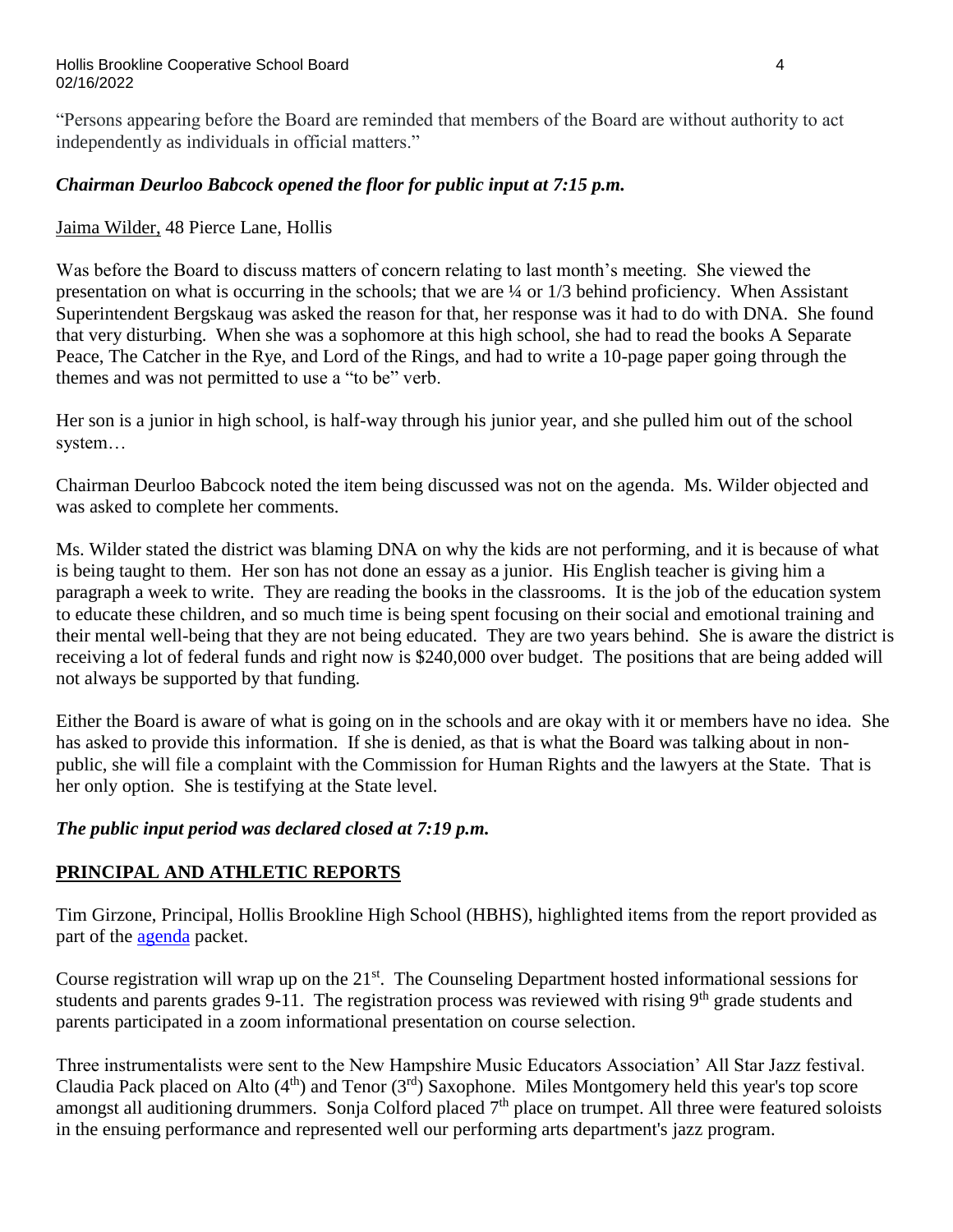Constance Mulligan won this year's Daughters of the American Revolution (DAR local chapter) Good Citizen Award.

Chairman Deurloo Babcock congratulated Claudia, Miles and Sonja for their accomplishments and Constance for winning this' year's Good Citizen Award.

The report of the Athletic Coordinator was discussed. The girls basketball team at the high school, entered Division II tournament play. They won their first round match-up and played in Bow this past Saturday when their season came to an end.

Gymnastics and swim teams both competed this past weekend. A State Champ has been named on the girls swim team. Boys and Girls Alpine Ski Teams were at Cranmore on Monday and Tuesday.

Bowling and wrestling teams begin their postseason on February 19<sup>th</sup>.

The Unified basketball team capped off a great season with a win over Alvirne on their senior recognition day.

The Hollis Brookline Middle School (HBMS) will now be incorporated into the Booster Club and have access to fundraising opportunities and Club support for various activities. Gratitude was expressed to the Booster Club, which recently approved and will be purchasing two large sideline tents to be used on the turf field to shelter teams from the elements. Chairman Deurloo Babcock noted the effort with the Booster Club is currently in process. There is the possibility this will occur.

The Student Athlete Leadership Council (SALC) has held regular meetings. SALC has begun to outline a structure for Captain's workshops for our Spring teams, which will aim to highlight important topics and help provide students with the tools necessary to be successful leaders.

Patrick West, Principal, HBMS, highlighted items related to the HBMS.

Next week is Spirit Week. The week will wrap up with the Student Vs. Staff Basketball Game on Thursday and the first ever Unified Basketball game on Friday, February 25<sup>th</sup>.

Principal West congratulated Genevieve Scales for winning the Daughters of the American Revolution (DAR) Essay Contest. Her essay will be forwarded to the State DAR.

Neil Tallamraju won the 2021-2022 HBMS Spelling Bee. Viraj Patel, 7<sup>th</sup> grade student, was the runner up.

The Royal Knights Robotics Team moved on to state competition over this past weekend and came in 2<sup>nd</sup> on two awards and finished  $18<sup>th</sup>$  out of  $28<sup>th</sup>$ . Coaches are very proud given they had a pretty late start to the season as we were unable to find an advisor. Thanks to a high school student and their parent, they were able to put together a team and have a pretty successful season overall.

Boys and girls basketball teams made playoff appearances. The wresting team brought home the Tri-County Division 2 runner-up title. The HBMS is looking forward to the beginning of the Unified Basketball program.

Chairman Deurloo Babcock extended congratulations to all of the athletes at the HBMS.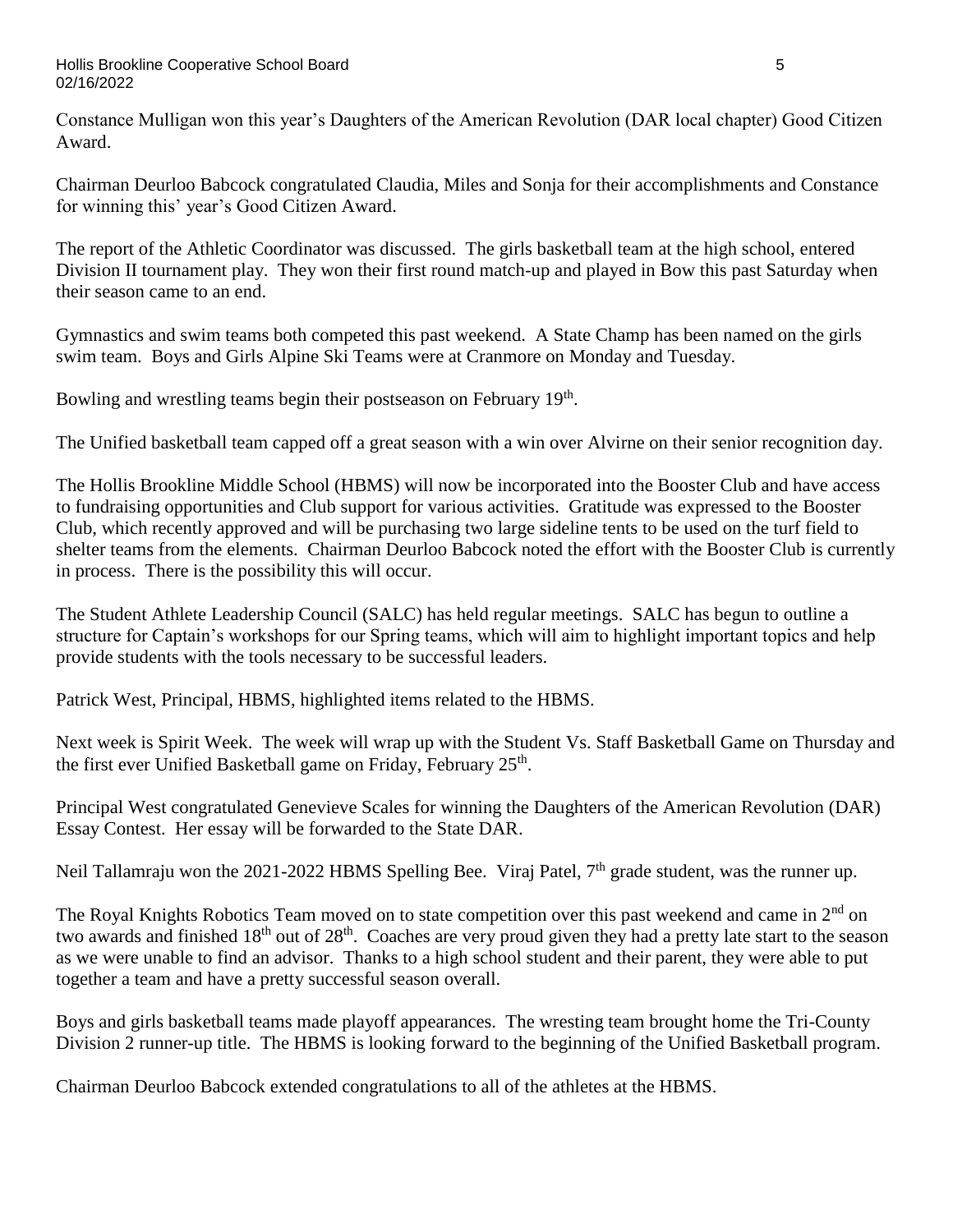## NEASC Update

Principal Girzone noted submission of the Special Progress Report to NEASC, which assesses our school's progress on each of the recommendations from the Decennial Accreditation Report (specifically, only those not already classified as Completed at the time of the Five-Year Progress Report). Our Special Progress Report will be reviewed by the Commission at its upcoming March meeting. We have been informed that we can expect to receive a Commission notification letter in response to our report in the weeks following the review.

The NEASC report, in narrative form was included as part of the principals' report.

The recommendation for the first section, Core Values and 21<sup>st</sup> Century learning Expectations, was: "To create a process and timeline that engages all stakeholders including students, parents, Board members, and all staff in the process of regularly reviewing, revising, and implementing the core values, beliefs, and 21<sup>st</sup> Century learning expectations."

Our core values of integrity, intellectual curiosity, innovation, individuality and involvement in the HB community are what drives our instructional practices. Principal Girzone commented his predecessor, Mr. Barnes, instituted the Instructional Practices Steering Committee and subsequent subcommittees all made up of students, staff, administrators, School Board members, and parents to look into and identify areas for close investigation to ensure we are abiding by our core values across the school.

The three sub-committees were the Top Ten, Grade Weighting and Grading and Assessment. The process has proven to be successful. Policy changes have been made at the Board level and implemented for this year's class of 2022. We have made substantive changes to the mid-term and final exam protocols, instituted instructional support based on our Core Values, and altered our practices with regard to class rank and Honors designations in order to give students standards of performance that allow them to challenge themselves without having to compete against each other to show rigor and personal academic goal-setting.

The institution of the instructional practices committees and subsequent progress that has been made with those committees is believed to have completed the response to this recommendation.

Regarding part two of the Core Values and 21st Century Learning Expectations response, Principal Girzone remarked our core values are driving our instructional practices work, demonstrating the key role these are playing in HBHS culture. Transferable skills are the focus of our weekly Professional Learning Community (PLC) work, as well as our cycles of curriculum review; our World Language Curriculum is an example of shifting our focus to best practices with regards to transferrable skills beyond the work of HBHS.

The recommendation for the second section, Cross-Disciplinary, was: "Ensure depth of understanding, application of knowledge, and opportunities in cross-disciplinary learning for all students in all classes."

We have instituted quarterly cross-department PLCs to discuss student achievement on a cross-disciplinary level that shifts our focus more directly to students in an overarching view from the weekly content-focused PLC groups. That work has been done during the quarterly early release days this year. It has been instrumental in some of this cross-departmental work.

Additionally, we have several events that reach beyond class-based activities to showcase a school-wide, broadbased approach to applied and connected learning. Performing Arts Days, Physics Days, and a recent hosting of a Portsmouth Naval Shipyard careers fair have emphasized a view that connects isolated disciplines to a wider view of applied skills and knowledge.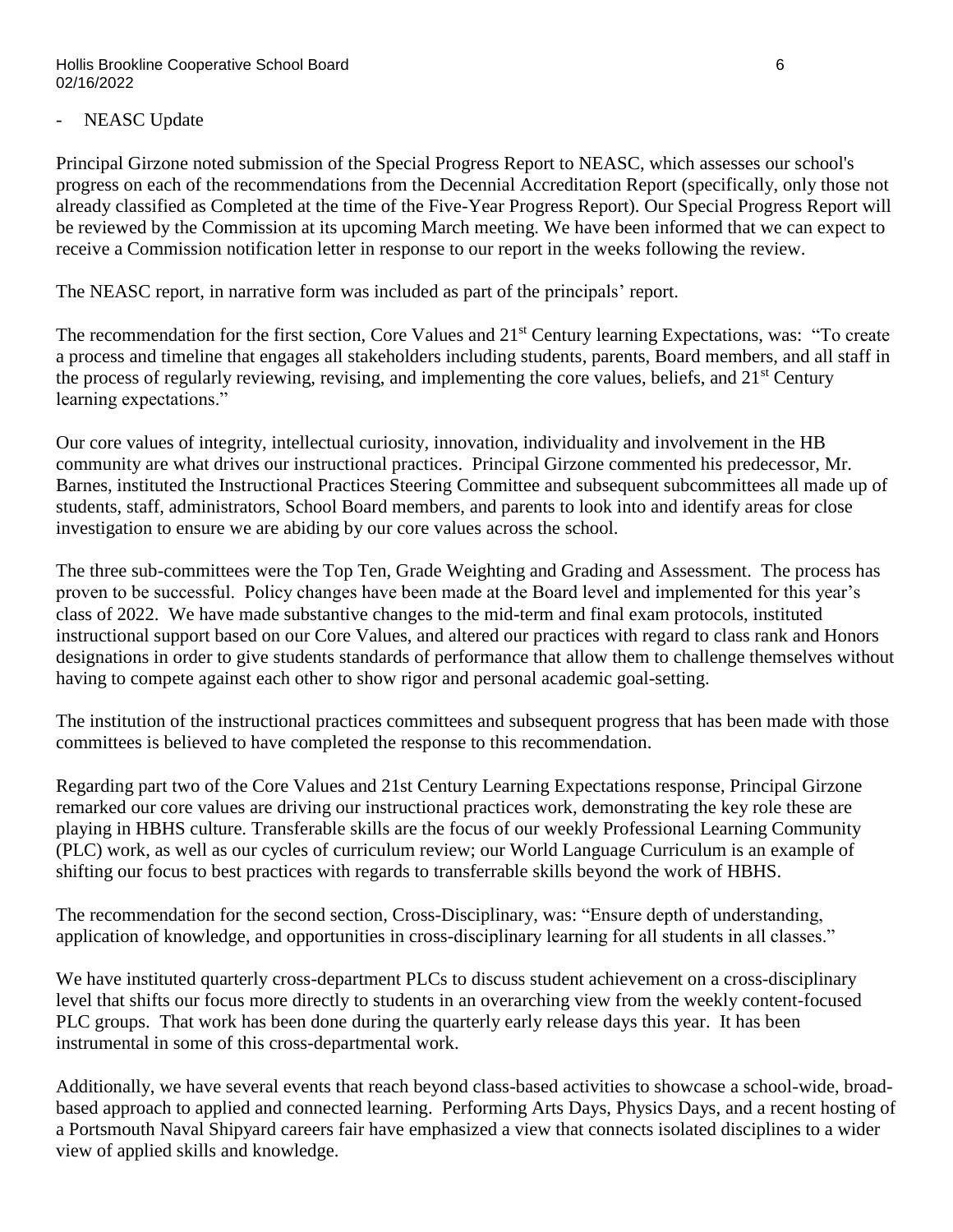For the third section, Advisory, NEASC uses a little different language meaning the same thing: "Provide an update on how the formal program or process to ensure each student has an adult in the school beyond the school counselor who knows him/her well and assists the student in achieving the school's 21<sup>st</sup> Century learning expectations."

Our response: We adopted a tool that will help to add this time into the schedule without disrupting the current needs. Since this report, the Adaptive Scheduler tool has been utilized to set aside a few CAVBlock times. In addition to the Adaptive Scheduler, we have also set aside time for "home-based CavBlocks", which is an advisory like group. We have utilized instruction to implement these home-based CavBlocks that serve in an Advisory capacity as needed; not a regular part of the day, but as needed. We have also assembled an Instructional Practices subcommittee focused solely on Advisory in order to maximize the potential student impact of this time by identifying clear objectives for the Advisory time. This is an exciting organizational decision that answers a deeply-felt need that has only increased over the past several years of COVIDinfluenced school experiences for HB students.

The Advisory Sub-committee met the prior day, and there is a lot of excitement about the work being done.

Chairman Deurloo Babcock noted what was provided was the response to the recommendations made. Principal Girzone stated that to be correct adding that the recommendations are based on areas that, at the time of the five-year report, were noted as not yet completed. Asked about the date of the last report, he stated it to be five years from the visit. Assistant Superintendent Bergskaug stated the district is in year 8. They will come back in two years. The district received an extension on the five-year response (due to COVID). Normally we would have a little bit longer time between this response and their next visit.

Vice Chairman Solon spoke of his understanding of the need to provide the report and present information in the context relevant to the questions but was a little concerned with the representation of CavBlock as advisory. Operationally, the Advisory Sub-committee has pretty much separated CavBlock from advisory and are not really talking about modifying CavBlock as it currently exists to be the advisory as opposed to instituting a stand-alone advisory. He questioned if that is a correct impression. Principal Girzone stated it is. Right now, as a current status report, what we are able to do within our structure is the home-based CavBlock.

Chairman Deurloo Babcock noted, in general, with the adaptive scheduler students have choices around where they want to go during CavBlock time, but there are some required home-based CavBlock times (task specific).

Vice Chairman Solon noted the students on the sub-committee have been clear and vocal that they do not want to lose CavBlock as it currently exists. He would not want the impression to be that they are changing CavBlock in the sub-committee. Chairman Deurloo Babcock commented it is still being discussed, but the response to NEASC is more about this is how we have used CavBlock to have advisory time this year.

Member Brown stated the purpose of CavBlock is very different than advisory. The need for CavBlock is acknowledged and it is mostly an academic need; response to intervention time. It is our teaching time. If we take that from those students, they lose that opportunity to have additional instruction from their teachers. She believes this sort of change, before being put in front of NEASC, would need some sort of Board discussion/approval.

Asked, Principal Girzone stated the responses have already been submitted. Chairman Deurloo Babcock commented from its inception it was always going to be a time where you would have guidance counselors come in and do presentations. There were always going to be times when the students would not have that freedom to choose.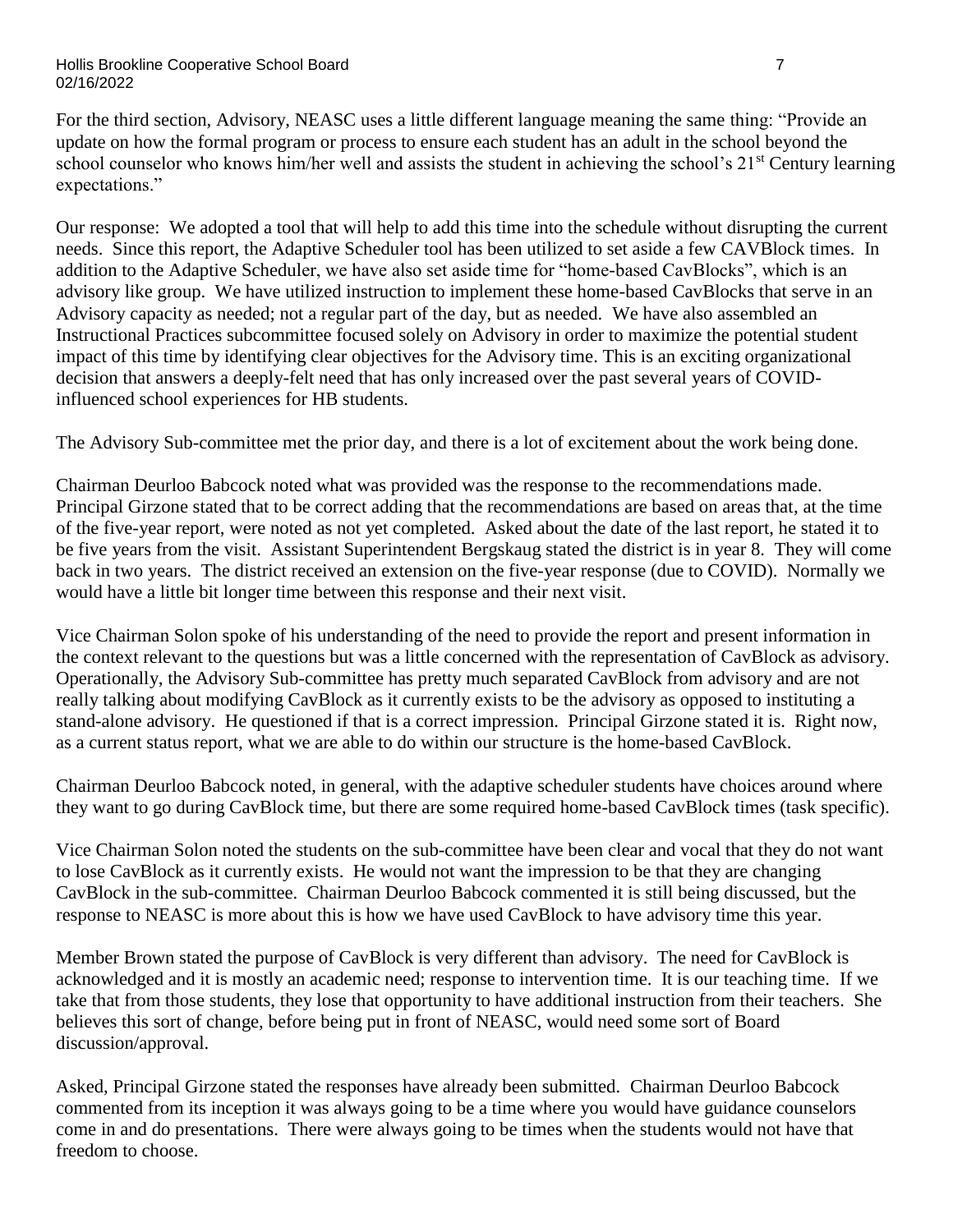Principal Girzone added, at inception, students did not have permission to just report to a teacher, they had to report to the home-based CavBlock. The challenge was that time was lost signing passes, waiting, etc. Because of the academic focus of CavBlock, Adaptive Scheduler was implemented to save that time.

Times students were pulled to have home-based CavBlock this year have been instances such as when all juniors reported to the cafeteria for college presentation. Chairman Deurloo Babcock stated her understanding it has always been used, at times, as a place to get large-scale messages out to the community of students. This is not a change.

Principal Girzone commented what we are touching on is some of the discussions that have come about in the Advisory Sub-committee where we do not want to rob Peter to pay Paul. Everyone values the CavBlock as an academic intervention essential component of our operations, but we are also recognizing the needs that students have for both a connection to an adult in the building and also at times to address certain issues that come up.

Vice Chairman Solon clarified his point was not to correct the report so much as to make this group aware that the activity going on within the sub-committee is not doing that trade-off. Chairman Deurloo Babcock stated the work is not that CavBlock would become advisory. We treasure and respect what CavBlock is.

Within the current schedule there are limited options. Vice Chairman Solon stated that to be one of the struggles the committee is addressing.

Chairman Deurloo Babcock stated the report to NEASC is that we have used CavBlock somewhat for homebased things, but in general we are working on it. Principal Girzone added, in the same fashion, we have made progress on other fronts like Top Ten where we have implemented the Instructional Practices Committee subcommittee to develop or potentially implement an advisory.

# **DISCUSSION**

- Annual Meeting Presentation

The Board discussed who would take the lead in the presentation of the various warrant articles:

- Article 1 Ventilation/Energy Upgrades Lease; Superintendent Corey or his designee
- Article 2 HESSA Contract; Member Whalen
- Article 3 School Operating Budget; Darlene Mann, Chairman, Budget Committee
- Article 4 SAU Budget; Member Whalen and/or Administration
- Article 5 Facilities Maintenance Trust; Chairman Deurloo Babcock
- Article 6 Special Education Trust; Chairman Deurloo Babcock

The meeting starts at 6:30 p.m. and the first article will be put forth by 7:00 p.m.

Vice Chairman Solon remarked people are commenting on the expectation it will be a two-day meeting. Based on the size of the warrant he is uncertain why that would be the expectation. Assistant Superintendent Bergskaug suggested it could be because it is identified on the calendar that way to set aside the time, if needed. Items required to be by secret ballot are the SAU Budget and the Petition Warrant Article relative to SB2.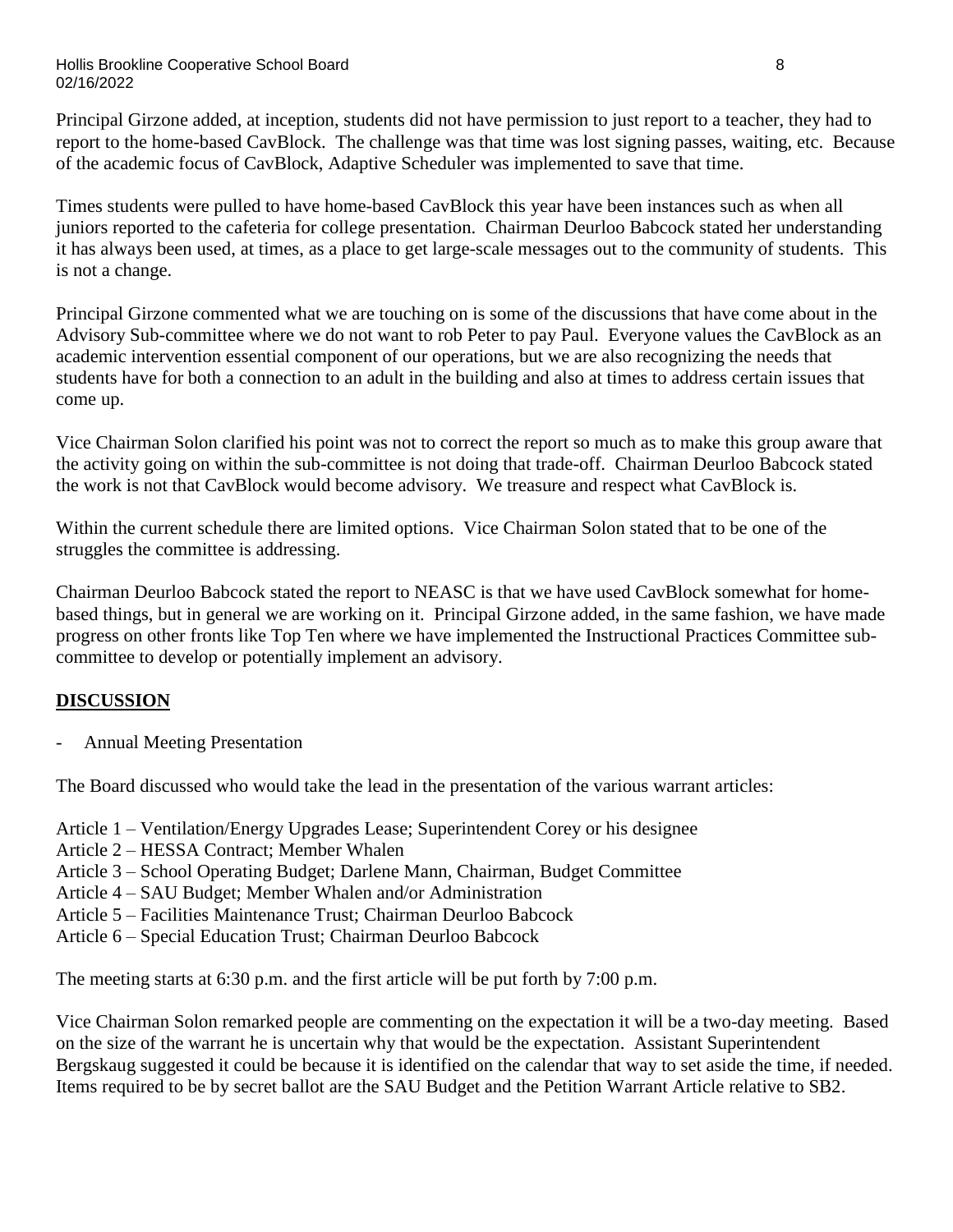### **DELIBERATIONS**

### **MOTION BY MEMBER WILLIAMS TO APPROVE THE APPLICATION OF ALL THREE (3) STUDENTS TO COMPLETE THE 2021-2022 SCHOOL YEAR AT THE HOLLIS BROOKLINE HIGH SCHOOL AND HOLLIS BROOKLINE MIDDLE SCHOOL AND THAT THE TUITION BE WAIVED FOR THE SENIOR STUDENT MOTION SECONDED BY MEMBER STOLL**

#### ON THE QUESTION

Vice Chairman Solon noted a request made of the Board by a family to have three students continue. The family will be moving out of town before the end of the school year. **MOTION CARRIED 6-0-0**

● To see what action the Board will take regarding policy – **BHC** – Board Communications with Staff - First Reading 1-19-22

*Given its second reading;*

#### **MOTION BY MEMBER WILLIAMS TO ACCEPT THE SECOND READING OF POLICY BHC – BOARD COMMUNICATIONS WITH STAFF MOTION SECONDED BY MEMBER SOLON**

#### ON THE QUESTION

Chairman Deurloo Babcock stated there to have been no changes since the time of the first reading.

Vice Chairman Solon noted clarification provided that none of the language restricts a Board member from being asked to come to the school. That is not considered a visit. It allows the Superintendent to designate committee leaders, etc. to invite people to the building to participate.

#### **AMENDED MOTION BY MEMBER SOLON TO ACCEPT THE SECOND READING, WAIVE THE THIRD, AND ADOPT POLICY BHC – BOARD COMMUNICATIONS WITH STAFF MOTION SECONDED BY MEMBER WILLIAMS MOTION CARRIED 6-0-0**

#### *Vote on the main motion.*

### **MOTION CARRIED 6-0-0**

● To see what action the Board will take regarding policy – **JCA** – Change of School Assignment – Best Interests

- First Reading 1-19-22

*Given its second reading;*

### **MOTION BY MEMBER WILLIAMS TO ACCEPT THE SECOND READING OF POLICY JCA – CHANGE OF SCHOOL ASSIGNMENT – BEST INTERESTS MOTION SECONDED BY MEMBER SOLON**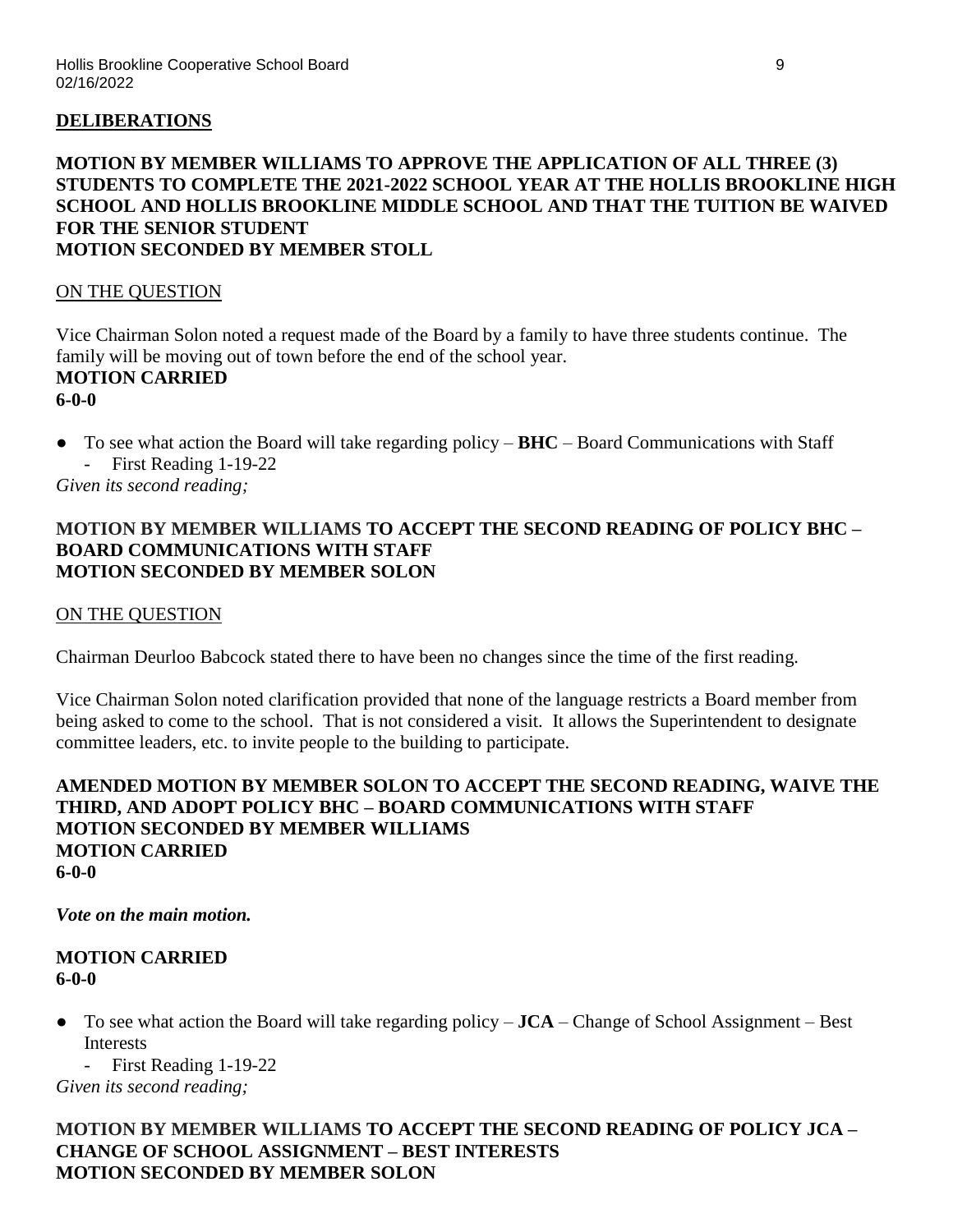### ON THE QUESTION

Chairman Deurloo Babcock noted most of the language came from the New Hampshire School Board Association (NHSBA). The Director of Student Services was asked to review and made a slight change that was repeated through to ensure there is a "reasonable" request for tuition to be sent out. There have been no changes made since the time of the first reading.

Vice Chairman Solon commented on a question asked around the ability to refuse a petition to come into district. Assistant Superintendent Bergskaug stated that to be the Administration and counsel's interpretation of the law, but it has not been tested in the courts.

### **AMENDED MOTION BY MEMBER BROWN TO ACCEPT THE SECOND READING, WAIVE THE THIRD, AND ADOPT POLICY JCA – CHANGE OF SCHOOL ASSIGNMENT – BEST INTERESTS MOTION SECONDED BY MEMBER WILLIAMS MOTION CARRIED 6-0-0**

Vice Chairman Solon questioned what prompted the change in policy and was informed it was a change in the law.

### *Vote on the main motion*

#### **MOTION CARRIED 6-0-0**

- To see what action the Board will take regarding policy **AC** Non-Discrimination
	- First Reading 1-19-22

*Given its second reading;*

### **MOTION BY MEMBER STOLL TO ACCEPT THE SECOND READING OF POLICY AC - NON-DISCRIMINATION, EQUAL OPPORTUNITY EMPLOYMENT AND DISTRICT ANTI-DISCRIMINATION PLAN MOTION SECONDED BY MEMBER WILLIAMS**

#### ON THE QUESTION

Chairman Deurloo Babcock commented most of the proposed language comes from the sample policy provided by the NHSBA. However, it has been amended and adjusted to better suite our structure. The appendix (included with the agenda packet) identifies the individual(s) who serve as Human Rights Officer, Title IX Coordinator, etc.

At the time of the last reading, Vice Chairman Solon had requested the order be reviewed, e.g., having equal opportunity of employment is somewhat a subset of the majority of the policy. He suggested all of the general information be identified first and the subset items later on in the policy. The Policy Committee reviewed the language and decided not to make any adjustments.

#### **MOTION CARRIED 6-0-0**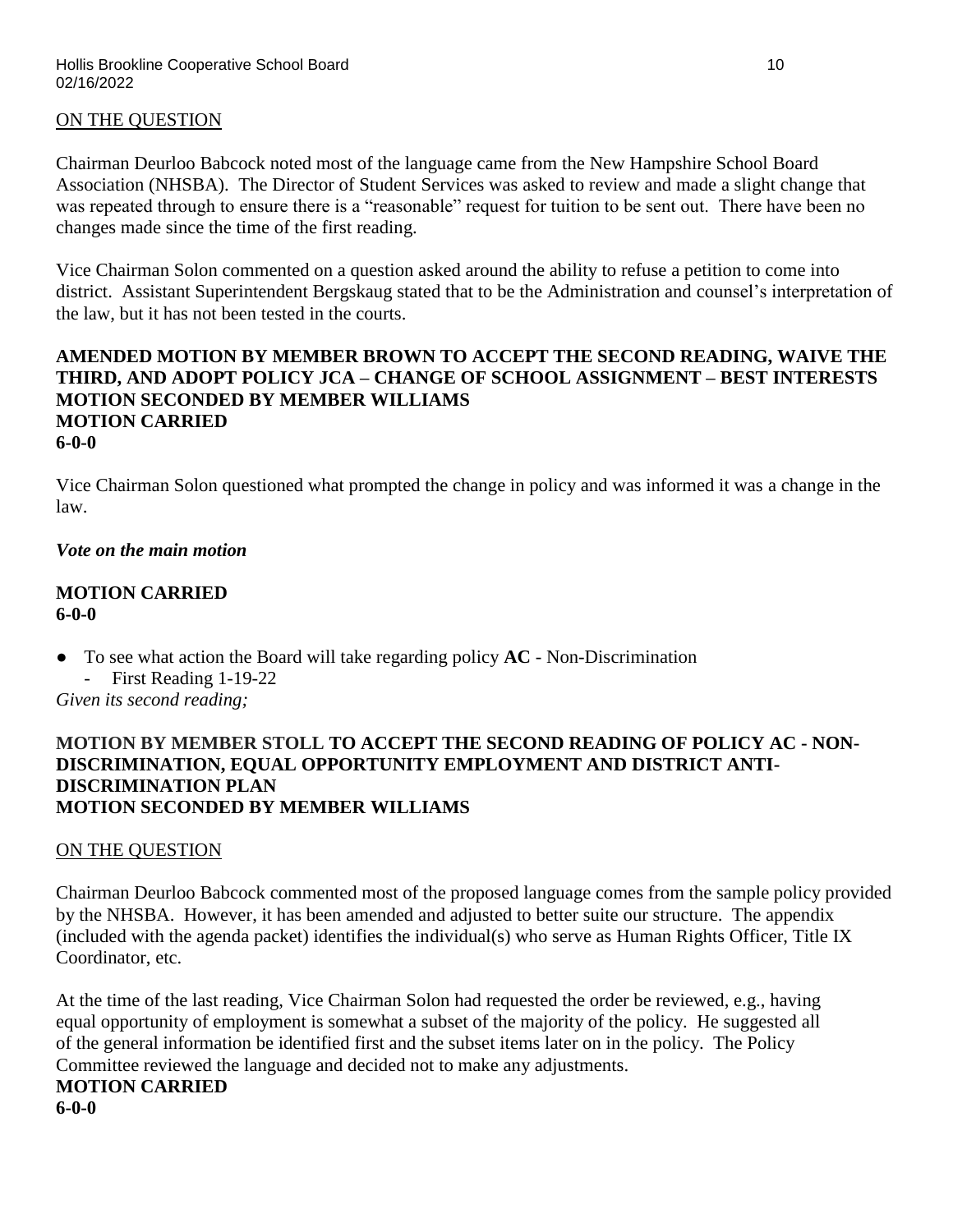● To see what action the Board will take regarding policy **JEC** – Manifest Education Hardship (to be rescinded if JCA is adopted)

### **MOTION BY MEMBER WILLIAMS TO RESCIND POLICY JEC – MANIFEST EDUCATION HARDSHIP MOTION SECONDED BY MEMBER BROWN**

## ON THE QUESTION

Manifest hardship was rolled into policy JCA.

Vice Chairman Solon noted policy JCA refers to Policy JEC. That reference will be removed. **MOTION CARRIED 6-0-0**

● To see what action the Board will take regarding policy **ACE** – Procedural Safeguards Non- Discrimination on the Basis of Handicap/Disability *Given its first reading;*

# **MOTION BY MEMBER WILLIAMS TO ACCEPT THE FIRST READING OF POLICY ACE – PROCEDURAL SAFEGUARDS NON-DISCRIMINATION ON THE BASIS OF HANDICAP/DISABILITY, AS PRESENTED MOTION SECONDED BY MEMBER BROWN**

## ON THE QUESTION

Assistant Superintendent Bergskaug stated the district is required to follow the law, which changes. At every IEP team meeting, families are offered and provided the procedural safeguard handbook, which outlines all of their rights as a parent as part of the team. The recommendation is simply to be rid of the language from policy because that requires changing through committee and multiple board meetings, and simply reference the fact that we are ensuring all students are provided the procedural safeguards. That is and has been the practice.

Vice Chairman Solon commented the information being deleted includes the identification of the Director of Special Education as the point person. He believes it worthwhile to keep a responsible individual identified.

Asked if the Procedural Safeguard handbook includes that information, Assistant Superintendent Bergskaug stated it does. The information is also included in AC-E – Annual Notice of Contact Information for Human Rights Officer, Title IX Coordinator, 504 Coordinator and Civil Rights Agencies. AC-E will be posted on the website identifying who to go to for grievance procedures. The Procedural Safeguard document also references who to speak to.

Vice Chairman Solon remarked the way this is currently being proposed, to a large extent, is not useful as there is not sufficient information to let people know what to do next. He would like the language to, at a minimum, point to where the information can be found. Member Brown noted the New Hampshire Procedural Safeguards Handbook is on the Department of Education website. It was suggested the website be referenced.

Member Brown suggested it simply state "The school district shall comply with all procedural safeguards for handicapped and disabled students as are required by law." as opposed to "ensure compliance". **MOTION CARRIED 6-0-0**